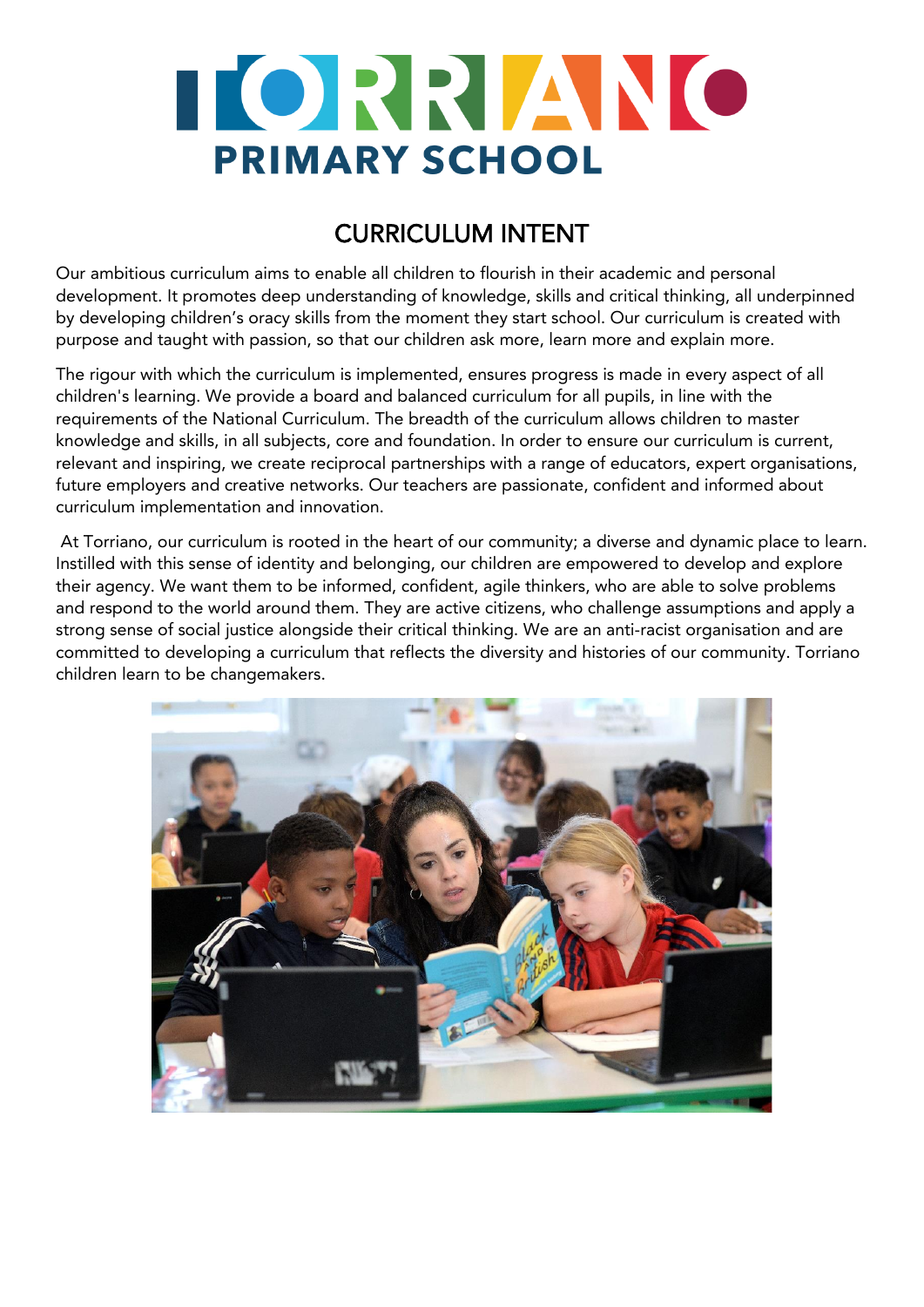## TORRIANO **PRIMARY SCHOOL**<br>CURRICULUM IMPLEMENTATION

Our curriculum provides children with a carefully planned progression of knowledge and skills. This is promoted through whole school pedagogy, procedural concepts and fluency, such as the 'Torriano Timeline' in history and 'Knowledge Quarters' in foundation subjects and knowledge mats in all curriculum subjects. These enable the children to discreetly identify the context, relevance and nature of their learning, teaching for long term learning.

#### Implementation / Teaching and Learning

The curriculum for each subject is carefully planned and resourced so that learning can be sequenced and a variety of learning activities are included, ensuring clear progression. Subjects are taught discretely, so that both the knowledge and skills of the subject can be explicitly taught. When appropriate, links are made between subjects to deepen children's understanding. The curriculum provides a clear progression model, supporting the layering of new knowledge on secure foundations which are recapped.

Units of work are supported by Knowledge Quarters that detail and assess the facts and vocabulary to be learned for each unit. Units of work are planned to incorporate learning for memory - long term learning, including strategies to build fluency and regular formative and summative assessment opportunities.

Explicit vocabulary teaching is included in all subjects, through the Word of the Day pedagogy and the use of colourful semantics word walls. We know that strong language knowledge and skills form the foundation of learning, starting in our EYFS provision.

Home learning supports the reinforcement and re-learning approach, building on and harnessing the power of technology.

At Torriano, all children have access to an extensive enrichment offer. This is led by a collective of creative teachers and leaders; a Performing Arts Lead, a PE Coach and an Artist in Residence. Through our innovative STEAM (Science, Technology, Engineering, Art, Maths) education offer, children and our community are regularly engaged with London's rich cultural and business partnerships to promote equal access to career pathways.

Relevant curriculum visits for all children are scheduled to deepen, enrich and develop classroom learning, as well as giving children opportunities for access to expert input and creativity.

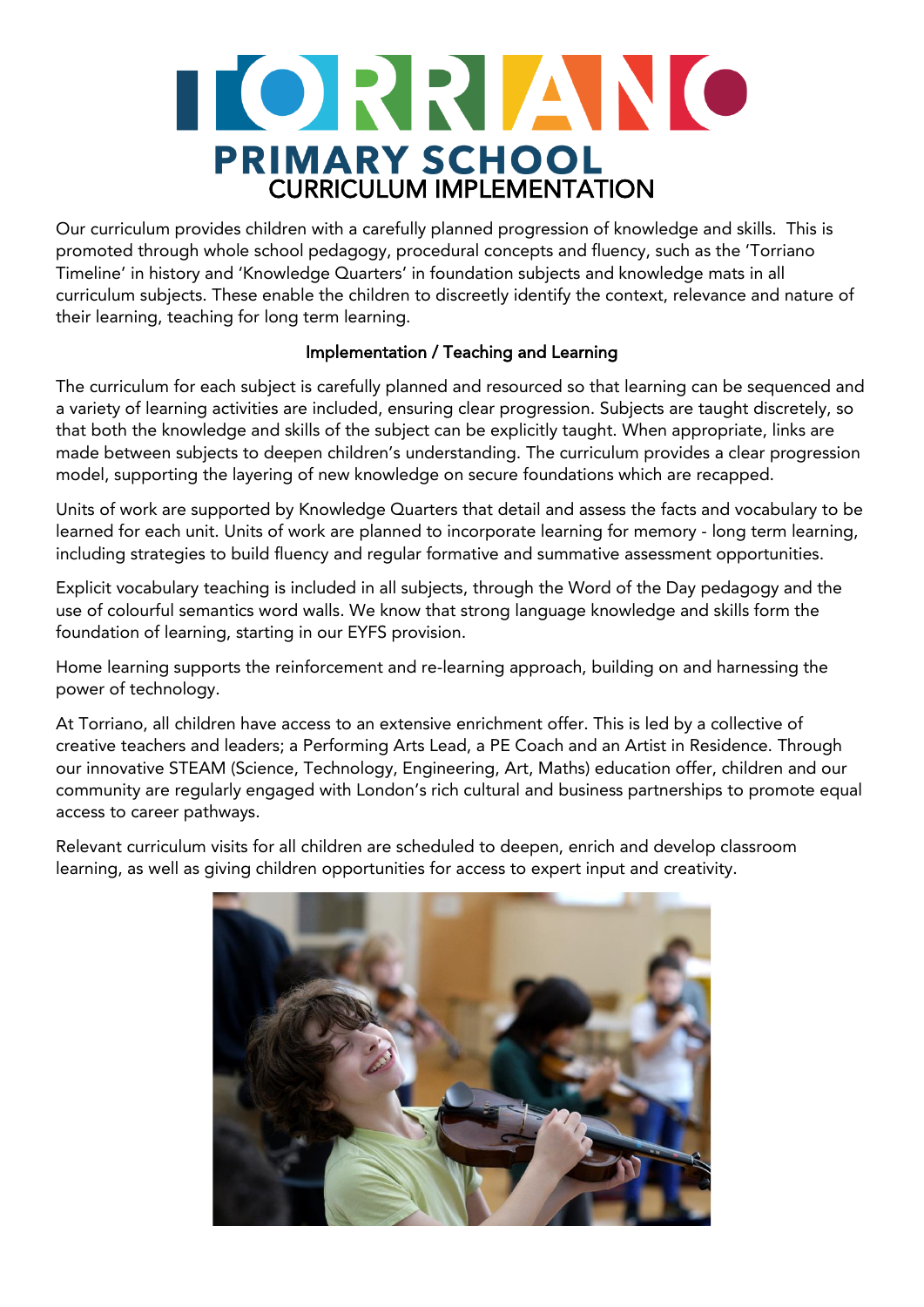# TORRIANO **PRIMARY SCHOOL**<br>Pedagogy

At Torriano we develop passionate and well informed teachers and subject leaders who seek out opportunities to learn and develop their expertise. Working collaboratively with our partnership school, as well as colleagues at local and national level, teachers constantly grow and define best practice at Torriano.

Through task and research groups, high quality professional development and further education opportunities, all teachers strive to reflect on and develop their pedagogy and approach to teaching and learning. Talk underpins learning in all subjects. A combination of collaborative enquiry, direct instruction and planned opportunities to practice and over-learn ensures understanding and progress in learning. This approach is consistent across the school, as is the carefully curated learning environment, which promotes and reinforces learning as its core purpose.



We believe that children learn best when:

- Teachers have high expectations of all children's learning and provide appropriate support to help all children learn and become confident.
- Lessons begin with a recap of prior learning, ensuring links can be made with new learning. This may be through reviewing the learning journey, quizzing, a short writing task or a quick classroom discussion.
- New learning is taught in an engaging and creative way, using small steps and through carefully planned explanations, discussions and visuals for support.
- All pupil's participation in learning is maximised through a range of strategies: oracy techniques, effective questioning and lesson delivery that is concise and engaging. Children are encouraged to be active contributors in all lessons.
- Teachers plan and deliver carefully considered questions.